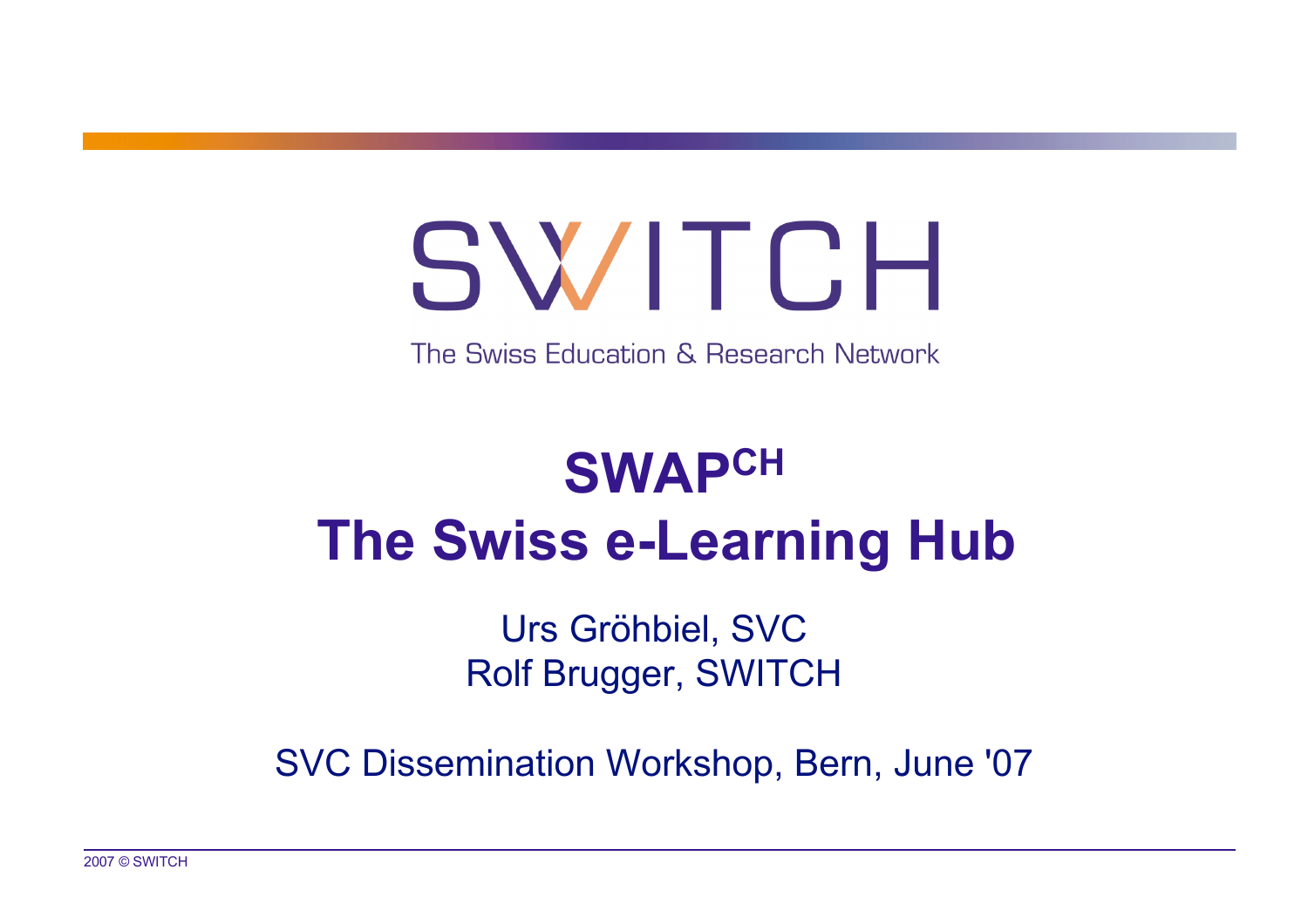

- Propagate swiss e-learning products
- Propagate swiss e-learning services
- Establish contacts between swiss universities
- Initiate exchange of e-learning products
- Target public:
	- Swiss institutions of higher education FIT, Uni, UAS, PU
	- institutions of higher education worldwide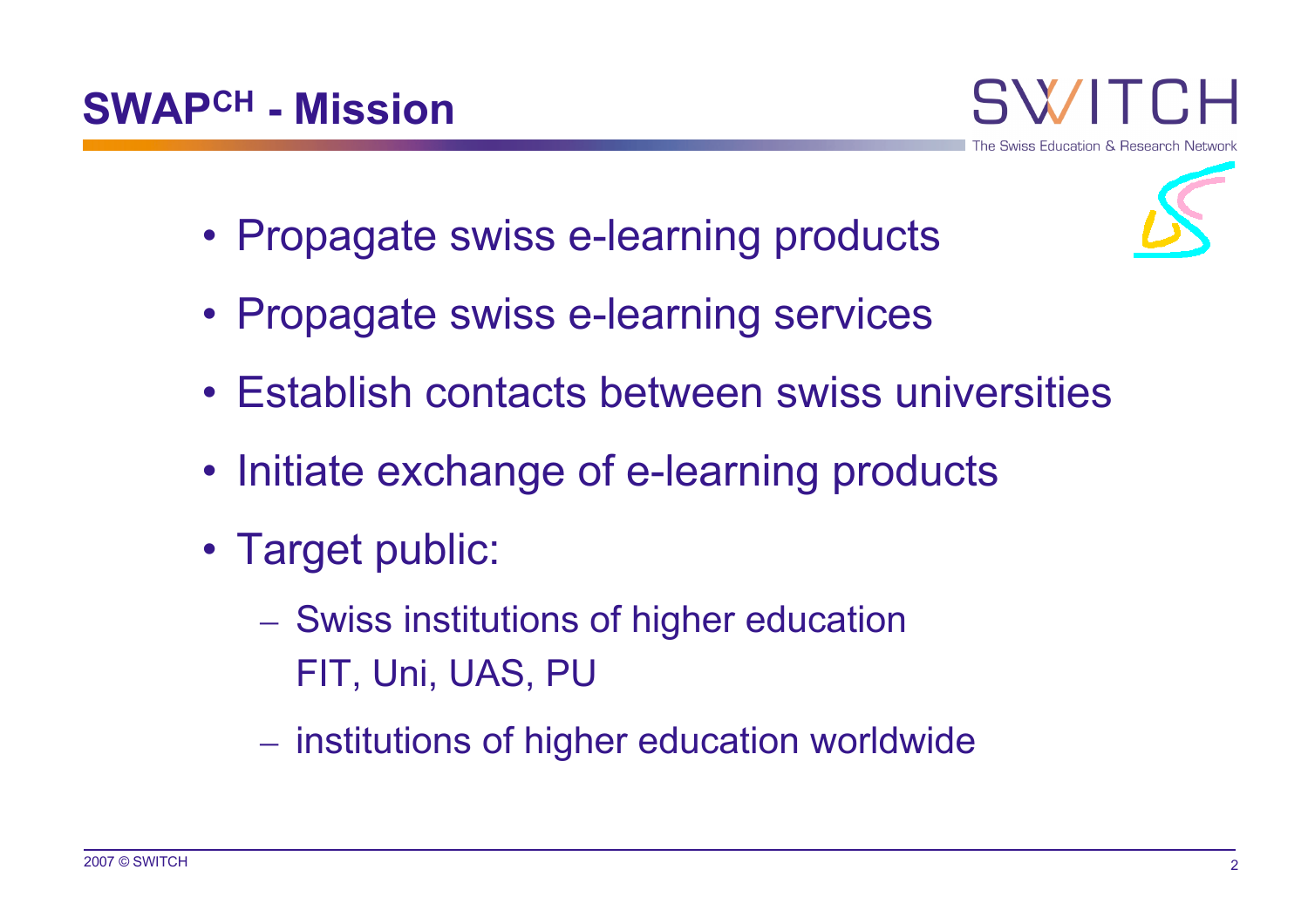#### **Services**



*How to fulfill the mission?*

• Federal profile platform

- Public board to advertise didactical concepts, contents, tools or services
- Journal

Articles about e-learning activities and course reviews

• e-Learning award

For outstanding didactical concepts, contents or tools

- SWAPCH conference and trade fair Public exhibition of educational, governmental and commercial products
- Repository

Library of freely usable e-learning contents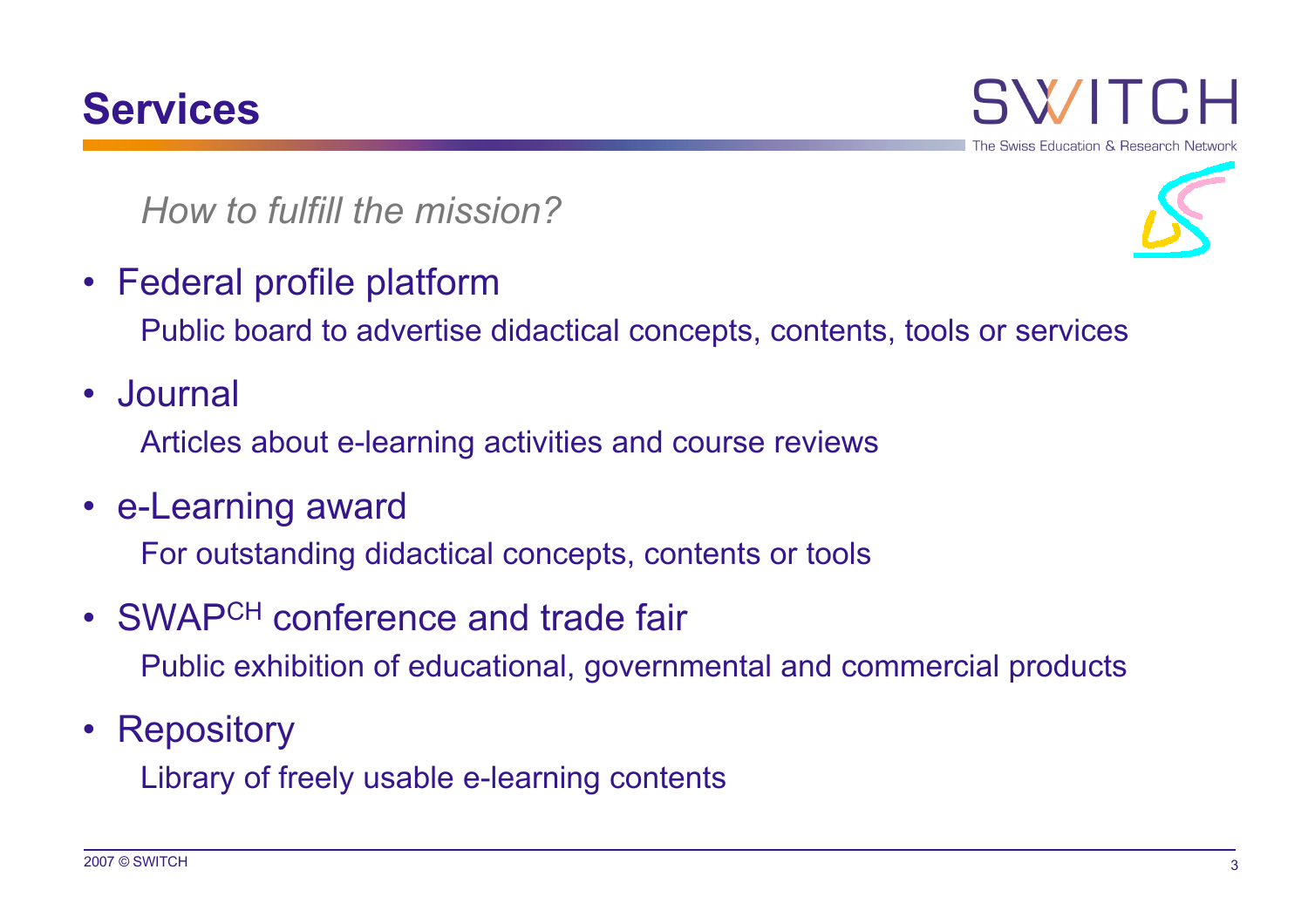#### **Actors**

*Who is involved?*

- Institutions of higher education
	- create and present products and services
	- exchange contents
	- assure quality of profile platform
- Swiss Virtual Campus
	- initiator
	- build up SWAPCH
- SWITCH
	- manages the hub
	- hosts organization and staff
	- maintains web site and profile platform

 $\rightarrow$  further actors may join in the future

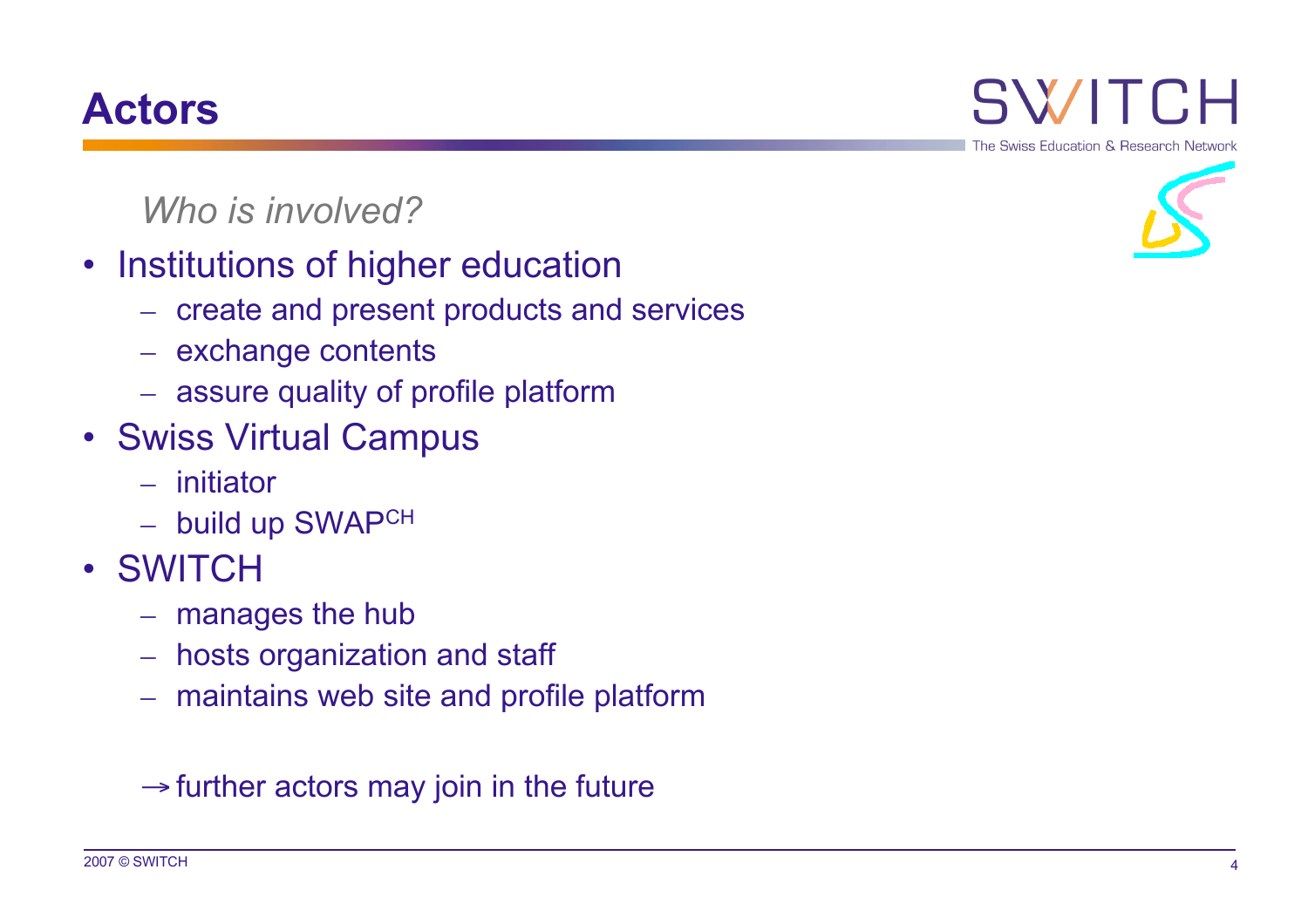#### **Benefits for Participants**

- Teachers can promote their teaching activities ...
	- to establish new contacts with peers
	- to acquire new funding resources
	- to get invited to teach a subject at other institutions
	- to attract students
	- to advertise related products like textbooks
- Other benefits for teachers:
	- reuse copyright-free material
- Institutions ...
	- exchange high quality contents and concepts
		- increases teaching quality
		- enhances teaching efficiency
	- increase transparency and hence public reputation



The Swiss Education & Research Networ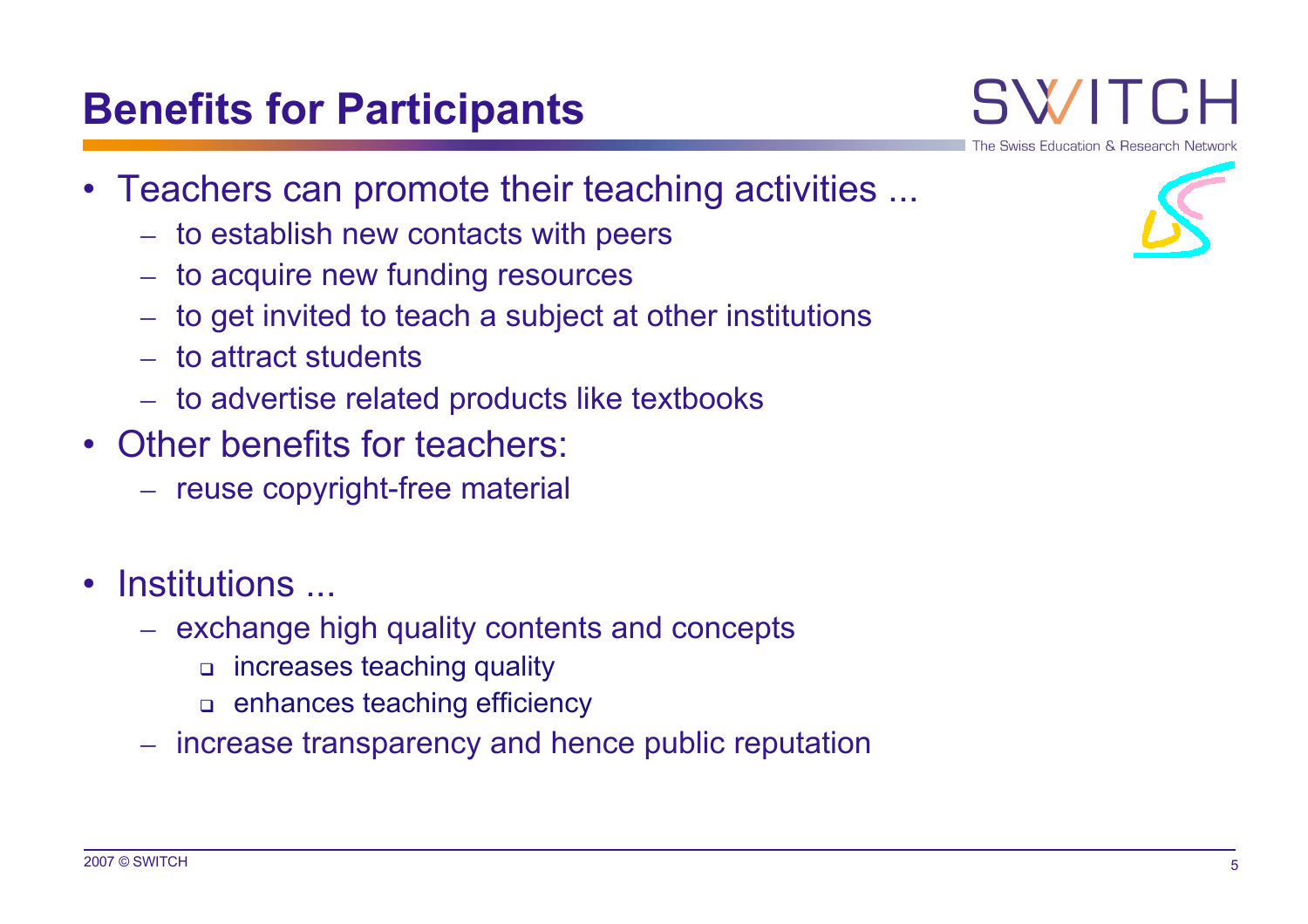





- Consult potential target groups
- Clarify political interest
- Materialize the idea (organization, cost, financing)